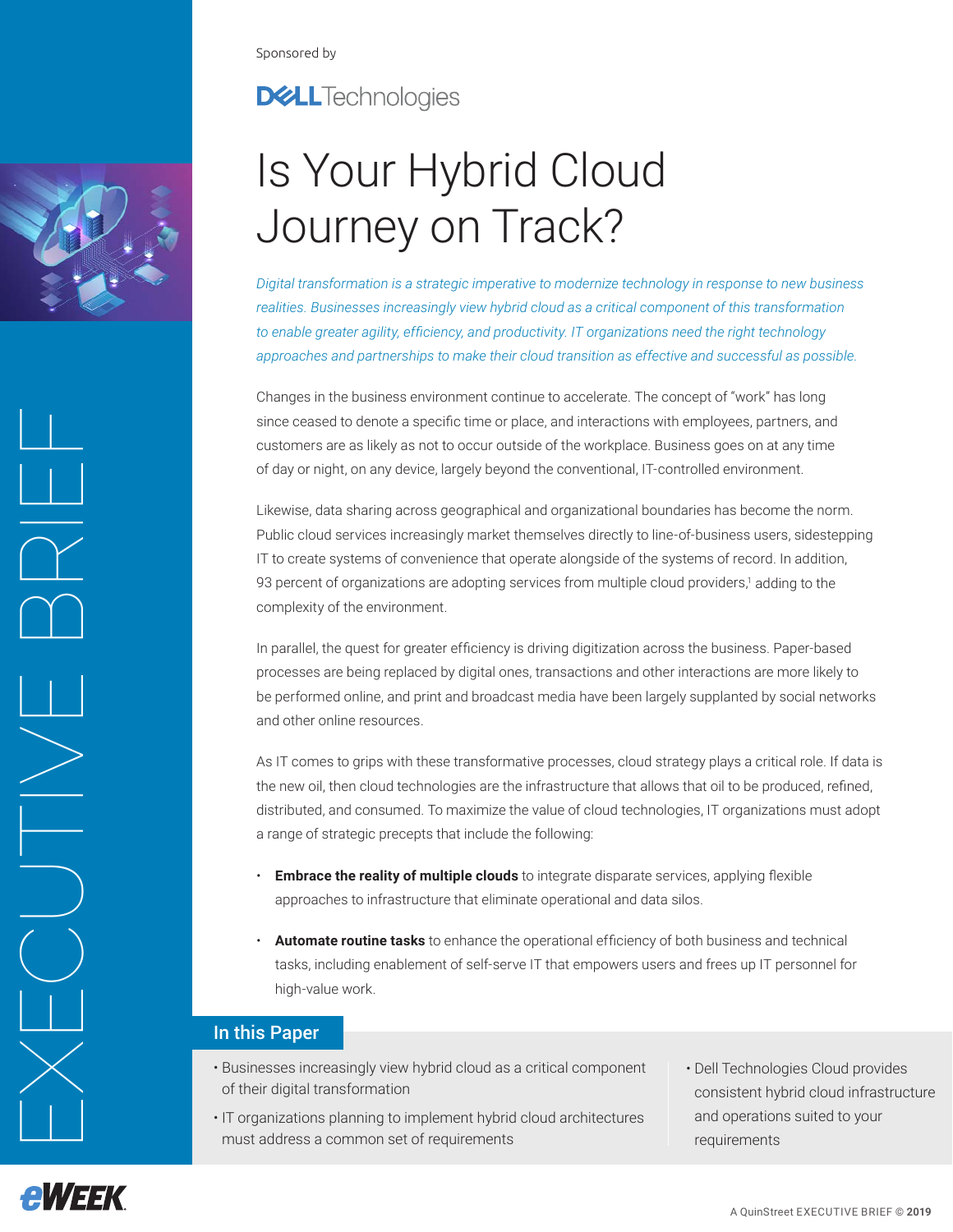# AWSSK

• **Increase agility and responsiveness to change**, accelerating the pace of IT to match increasingly dynamic business needs and emerging technologies.

### **Hybrid Cloud Is the New Baseline for Delivering IT**

Traditionally, deploying new applications and services generally involved building out new infrastructure, which carried with it the need for large capital outlays and long horizons for planning, acquisition, and deployment. Those constraints are simply incompatible with today's business environment, which demands the ability to turn on a dime and rapidly respond to changing requirements (including elastic capacity).

The emergence of public cloud services provided a payfor-use model that enabled faster time to deployment and capacity on demand, without the CAPEX requirements of conventional on-premise deployments. Even as public cloud redefined the ways mainstream organizations deploy applications and services, however, significant limitations remained. Concerns about properties such as security, latency, and data locality created constraints on what workloads were candidates for cloud deployment. Costs can be an issue as well, with monthly fees potentially becoming prohibitive if data volumes become too large.

As the technology developed to make it more viable for mainstream organizations to build private clouds within their own data centers, many chose that path to gain some of the agility of public clouds with better security and control. While private clouds offer some elasticity for workloads, the very nature of being on-premise ultimately limits their capacity. Another

"A consistent hybrid cloud goes further to deliver consistent infrastructure and operations that unify edge, private, and public clouds."





trade-off is that private clouds lack the access to emerging technologies and services that public cloud subscribers benefit from without additional cost or effort.

### **Unifying Multiple Clouds with a Consistent Hybrid Cloud approach**

Hybrid cloud combines public and private cloud approaches to capture the benefits of both. In this model, a private cloud operates on-premises and interconnects to one or more public cloud services. But a consistent hybrid cloud goes further to deliver consistent infrastructure and operations that unify edge, private, and public clouds. The result is a highly flexible infrastructure that offers the simplicity, low CAPEX, and open-ended scalability of public clouds with the security, performance, and reliability of private clouds. IT organizations planning to implement hybrid cloud architectures must address a common set of requirements, including the following:

- **Architecture and design.** Expertise is needed to design, implement, and maintain on-premise cloud infrastructure using discrete hardware and software building blocks.
- **Workload mobility.** Friction must be minimized when moving workloads among clouds, without requiring software modifications to take advantage of the hybrid environment.
- **Automation and management.** Deployment, configuration, and provisioning of resources in the cloud must be automated, to seamlessly respond to dynamic workload requirements.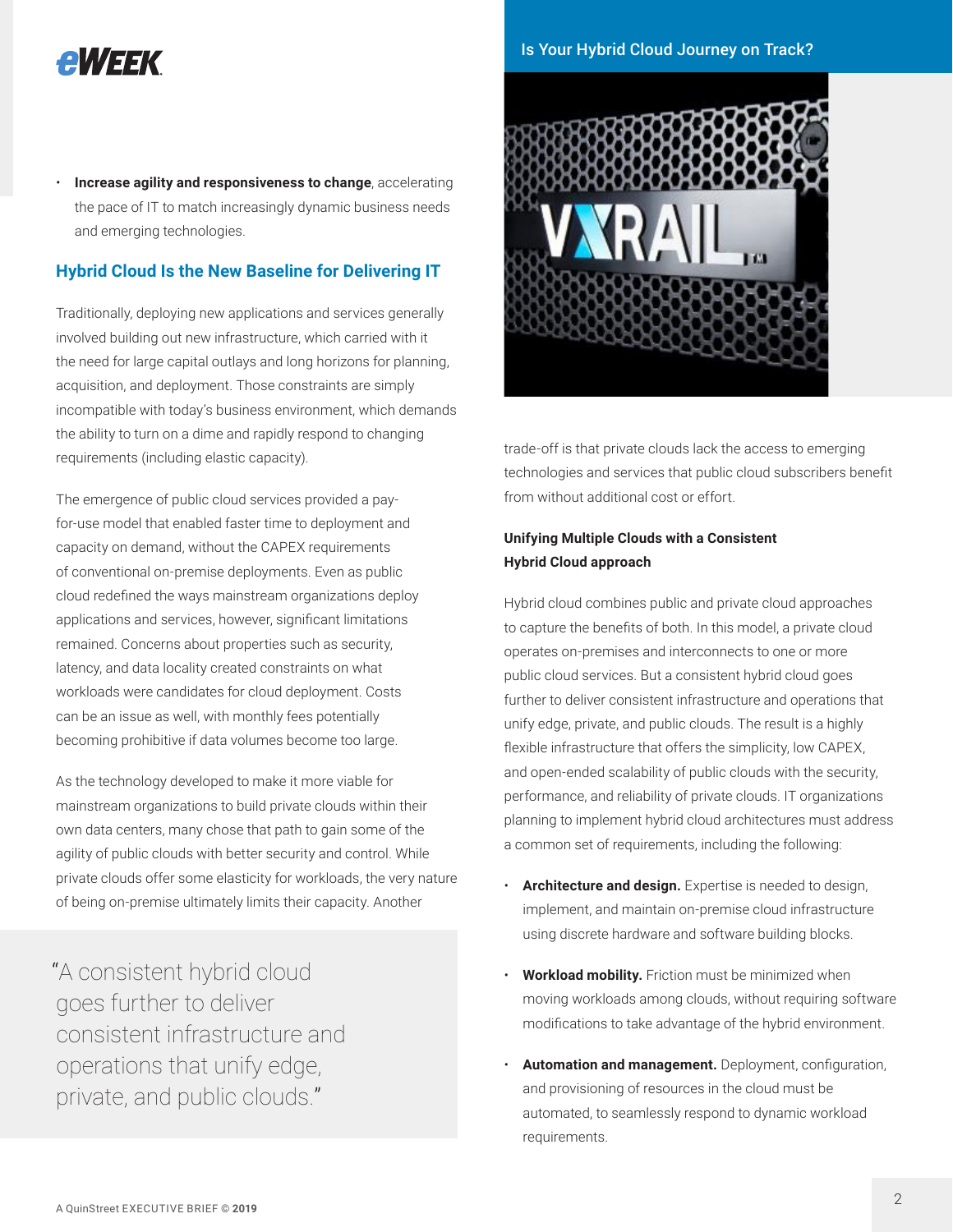

### **IT Transformation with Dell Technologies Cloud**

Dell Technologies Cloud is a consistent hybrid cloud solution jointly engineered by Dell Technologies and VMware. It enables organizations to readily meet those requirements while reducing effort and risk. At a high level, the platform consists of VMware Cloud Foundation and the Dell EMC infrastructure, and most significantly the VxRail hyperconverged infrastructure (HCI) appliance, which has automated lifecycle management.

*Note: The Dell Technologies Cloud platform, built on VxRail, is also available as VMware Cloud on Dell EMC, a data-center-as-a-service (DCaaS) offering managed by VMware.*

Because Dell Technologies Cloud Platform is engineered as a turnkey appliance by Dell Technologies and VMware, it dramatically simplifies deployment while providing assurances that the infrastructure is highly integrated and optimized. It also includes a comprehensive set of software-defined services for compute, networking, storage, and security. Together, these aspects of the solution help to minimize the effort, time, and specialized expertise needed to implement hybrid cloud.

The extension from the public cloud to the data center is transparent from the perspective of enterprise applications and workloads. The same containers or virtual machines can pass freely between public and private clouds, running anywhere. Substantial migration efforts or re-platforming of applications is not required. At the same time, data locality can be restricted for regulatory or privacy reasons; for example, especially sensitive data could be limited to on-premise infrastructure.

"IT organizations are relieved from low-value tasks involved in selecting, assembling, configuring, and validating components."

The Dell Technologies Cloud Platform environment is highly automated, based on deep integration between VMware's ubiquitous and robust cloud-management tools with the lifecycle management capabilities of VxRail HCI System Software. This single set of capabilities extends service management, governance, security, automation, and orchestration across multiple clouds. Visibility and control across the entire multi-cloud environment eliminates operational silos and drives up ROI by helping deliver the full value of all infrastructure resources.

# **Turnkey Hybrid Cloud Infrastructure: The VxRail HCI Appliance**

VxRail helps organizations accelerate digital transformation with fully integrated, pre-configured, and pre-tested turnkey appliances that are designed for fast, seamless adoption. Engineered as a single entity, the components that go into the appliance are pre-verified to work together seamlessly, reducing risk and enhancing stability and reliability compared with build-your-own approaches. Because VxRail was jointly engineered by VMware and Dell Technologies, that pre-validation extends to the integration of VMware Cloud Foundation with the appliance.

IT organizations that implement VxRail appliances are relieved from low-value tasks involved in selecting, assembling, configuring, and validating components as they build their own infrastructure from scratch. That freedom allows them instead to focus on strategic tasks that more directly contribute to IT transformation and innovation. Likewise, the system's consistent, dependable ongoing operation in production increases operating efficiency and reduces OPEX throughout the life of the solution.

### **Robust and Flexible System Options**

Based on 14th generation PowerEdge servers, VxRail appliances provide high throughput and low latency operation for the most demanding cloud workloads, including big data analytics, graphics-intensive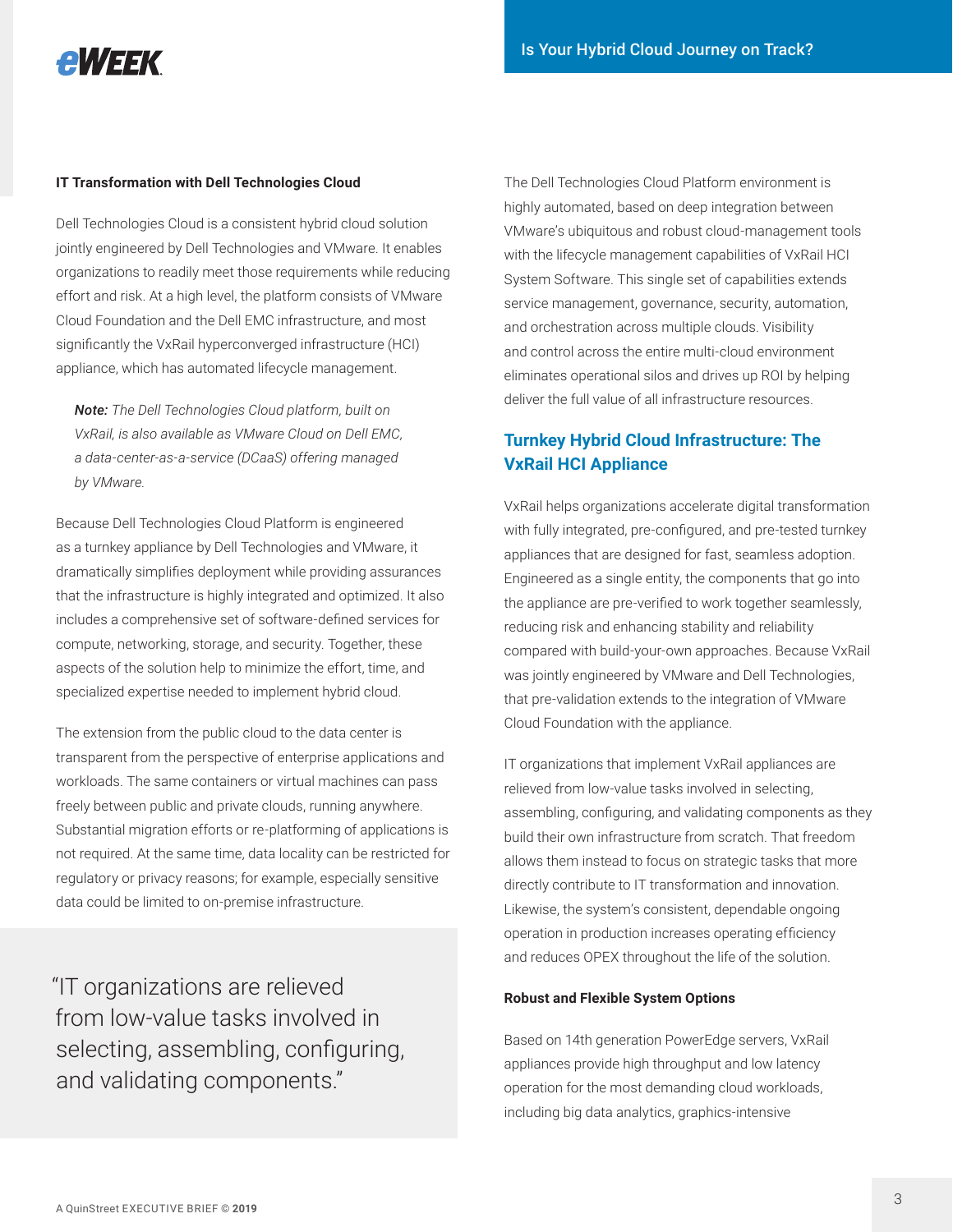# **AWEEK**

virtual desktop infrastructure, and high-performance computing. That hardware foundation also opens VxRail to millions of flexible configuration options, including all-flash based on NVMe or SATA SSDs, choice among Intel® Xeon® Scalable processors, high memory options, up to 25 GbE networking, and NVIDIA Tesla GPUs.

Storage and compute capacity can be scaled up or out non-disruptively on a cost-effective, pay-as-you-grow basis. Modular units can be added transparently, with support for three to 64 nodes in a cluster. Multiple generations of hardware can co-exist in the same cluster, helping future-proof IT investments.

#### **Enterprise-Grade Data Services and Management**

To accommodate nearly any appliance or workload that a business may choose to deploy on VxRail appliances, the platform offers enterprise-class data services such as HCI-native at-rest data encryption, replication, backup, and file services. All-flash models also support compression, deduplication, and erasure coding.

Automated deployment and lifecycle management of the infrastructure including networking are provided by VxRail Manager software. That utility is operationally integrated with VMware vCenter, so that day-to-day management of the virtualized environment can be unified with the VMware management environment. Additional management and automation can be provided by pre-validated, optional software such as VMware vRealize Operations and VMware vRealize Automation.

"Unified operation and management across diverse geographies and infrastructures enables centralized administration."

Is Your Hybrid Cloud Journey on Track?



### **Robust, Built-In Data Protection and Security**

VxRail appliances offer integrated protections for missioncritical use in the data center, including automated scripts for hardening storage, virtualization, and networking infrastructure. VxRail provides vSAN encryption at the cluster level for security and compliance usages, with simple key management facilities. The platform also supports two-factor authentication based on CAC smart cards and SecurID hard or soft tokens. Optionally, the Data Protection Suite for VMware delivers extended features that include backup and recovery, continuous data protection, monitoring and analysis, and search.

## **Best-in-Class Hybrid Cloud Software: VMware Cloud Foundation**

VMware Cloud Foundation enables interoperability among multiple clouds and delivers a common experience. Unified operation and management across diverse geographies and infrastructures enables centralized administration of applications and workloads wherever they reside, eliminating functional silos while increasing the agility, elasticity, and responsiveness of IT. Thoroughly integrated and optimized for VxRail HCI appliances, VMware Cloud Foundation accelerates the path to the hybrid cloud.

### **Defining Resources in Software to Enhance Agility and Flexibility**

VMware Cloud Foundation is based on VMware's vision for the software-defined data center. This vision decouples processing,